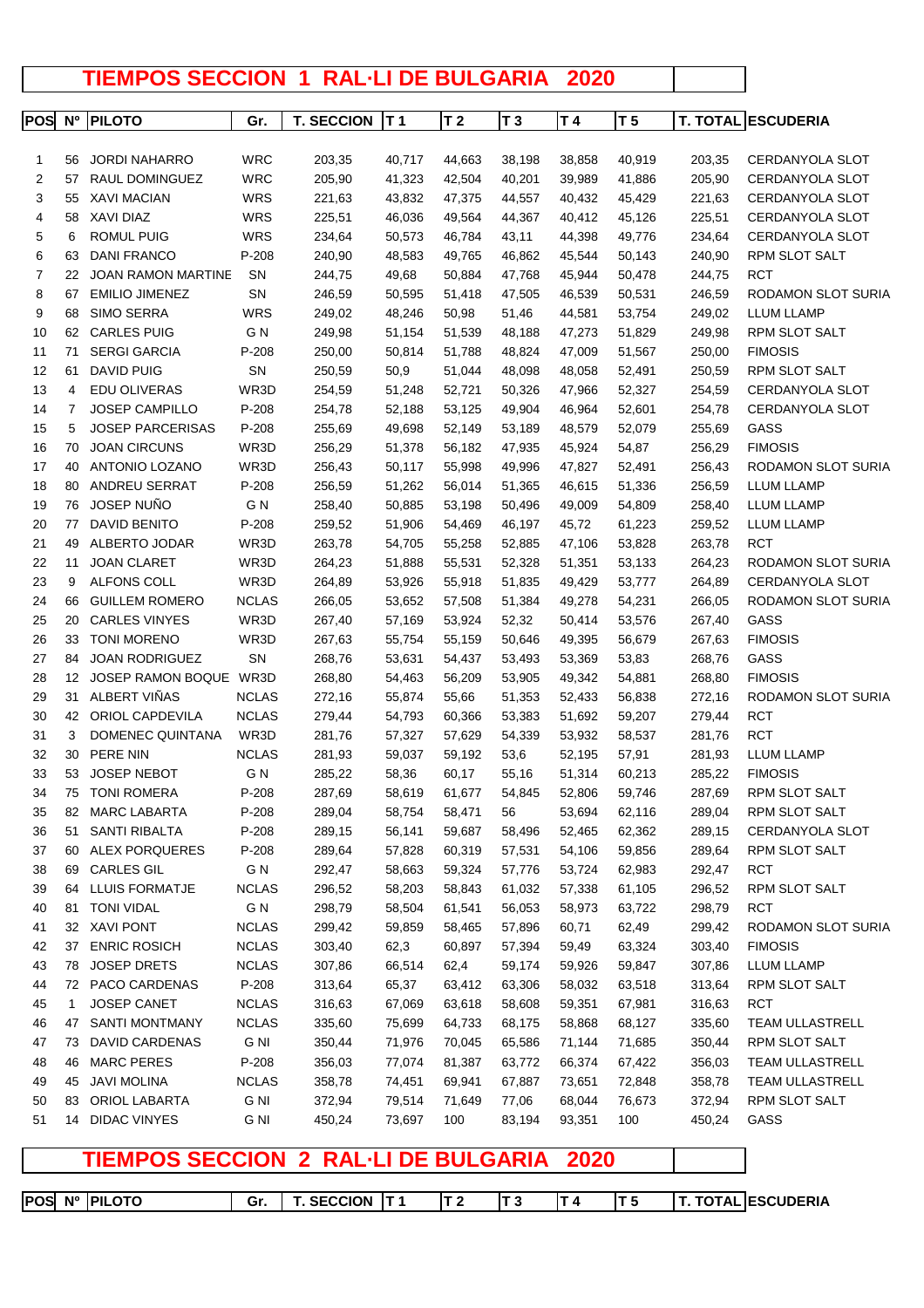| 1  | 56 | <b>JORDI NAHARRO</b>    | <b>WRC</b>                   | 204,67 | 42,085           | 43,14            | 38,696 | 38,171          | 42,578 | 408,02 | CERDANYOLA SLOT          |
|----|----|-------------------------|------------------------------|--------|------------------|------------------|--------|-----------------|--------|--------|--------------------------|
| 2  | 57 | RAUL DOMINGUEZ          | <b>WRC</b>                   | 203,74 | 40,701           | 42,141           | 40,024 | 38,959          | 41,912 | 409,64 | CERDANYOLA SLOT          |
| 3  | 55 | <b>XAVI MACIAN</b>      | <b>WRS</b>                   | 216,69 | 43,248           | 46,206           | 42,608 | 40,602          | 44,024 | 438,31 | CERDANYOLA SLOT          |
| 4  | 58 | XAVI DIAZ               | <b>WRS</b>                   | 225,79 | 43,778           | 45,573           | 43,087 | 42,181          | 51,168 | 451,29 | CERDANYOLA SLOT          |
| 5  | 6  | <b>ROMUL PUIG</b>       | <b>WRS</b>                   | 224,92 | 47,488           | 46,174           | 42,265 | 42,65           | 46,344 | 459,56 | CERDANYOLA SLOT          |
| 6  | 63 | <b>DANI FRANCO</b>      | P-208                        | 240,00 | 47,847           | 50,215           | 46,101 | 46,539          | 49,295 | 480,89 | <b>RPM SLOT SALT</b>     |
| 7  | 22 | JOAN RAMON MARTINE      | SN                           | 241,24 | 48,3             | 51,093           | 47,09  | 45,065          | 49,687 | 485,99 | <b>RCT</b>               |
| 8  | 68 | <b>SIMO SERRA</b>       | <b>WRS</b>                   | 240,53 | 46,727           | 51,636           | 48,546 | 44,994          | 48,624 | 489,55 | <b>LLUM LLAMP</b>        |
| 9  | 67 | <b>EMILIO JIMENEZ</b>   | SN                           | 245,32 | 50,177           | 50,53            | 47,724 | 46,215          | 50,674 | 491,91 | RODAMON SLOT SURIA       |
| 10 | 61 | DAVID PUIG              | SN                           | 243,62 | 48,612           | 50,845           | 47,765 | 45,901          | 50,496 | 494,21 | <b>RPM SLOT SALT</b>     |
| 11 | 62 | <b>CARLES PUIG</b>      | G N                          | 246,74 | 49,134           | 49,948           | 49,156 | 46,557          | 51,944 | 496,72 | RPM SLOT SALT            |
| 12 | 71 | <b>SERGI GARCIA</b>     | P-208                        | 252,11 | 49,824           | 54,63            | 48,746 | 47,029          | 51,884 | 502,11 | <b>FIMOSIS</b>           |
| 13 | 5  | <b>JOSEP PARCERISAS</b> | P-208                        | 246,63 | 49,378           | 51,64            | 47,315 | 46,448          | 51,85  | 502,33 | GASS                     |
| 14 | 4  | EDU OLIVERAS            | WR3D                         | 249,40 | 50,243           | 51,74            | 48,659 | 46,839          | 51,923 | 503,99 | CERDANYOLA SLOT          |
| 15 | 80 | ANDREU SERRAT           | P-208                        | 249,25 | 48,853           | 54,566           | 48,423 | 45,683          | 51,727 | 505,84 | <b>LLUM LLAMP</b>        |
| 16 | 7  | <b>JOSEP CAMPILLO</b>   | P-208                        | 251,82 | 50,896           | 52,296           | 49,017 | 47,036          | 52,572 | 506,60 | CERDANYOLA SLOT          |
| 17 | 40 | ANTONIO LOZANO          | WR3D                         | 250,30 | 50,563           | 52,371           | 48,331 | 47,32           | 51,713 | 506,73 | RODAMON SLOT SURIA       |
| 18 | 77 | DAVID BENITO            | P-208                        | 248,93 | 49,998           | 51,902           | 47,112 | 45,708          | 54,209 | 508,44 | <b>LLUM LLAMP</b>        |
| 19 | 70 | <b>JOAN CIRCUNS</b>     | WR3D                         | 253,36 | 50,35            | 57,374           | 49,621 | 45,403          | 50,61  | 509,65 | <b>FIMOSIS</b>           |
| 20 | 76 | JOSEP NUÑO              | G N                          | 254,66 | 50,537           | 52,454           | 49,952 | 48,224          | 53,496 | 513,06 | <b>LLUM LLAMP</b>        |
| 21 | 49 | ALBERTO JODAR           | WR3D                         | 249,54 | 49,424           | 51,903           | 47,706 | 49,311          | 51,195 | 513,32 | <b>RCT</b>               |
| 22 | 11 | <b>JOAN CLARET</b>      | WR3D                         | 257,73 | 50,01            | 56,569           | 50,375 | 47,595          | 53,176 | 521,96 | RODAMON SLOT SURIA       |
| 23 | 9  | ALFONS COLL             | WR3D                         | 257,78 | 52,772           | 53,794           | 49,92  | 48,253          | 53,043 | 522,67 | CERDANYOLA SLOT          |
| 24 | 84 | <b>JOAN RODRIGUEZ</b>   | SN                           | 256,98 | 52,384           | 52,822           | 51,925 | 47,973          | 51,877 | 525,74 | GASS                     |
| 25 | 66 | <b>GUILLEM ROMERO</b>   | <b>NCLAS</b>                 | 260,61 | 51,443           | 53,232           | 52,994 | 48,983          | 53,953 | 526,66 | RODAMON SLOT SURIA       |
| 26 | 33 | <b>TONI MORENO</b>      | WR3D                         | 260,32 | 52,763           | 54,549           | 50,282 | 49,758          | 52,966 | 527,95 | <b>FIMOSIS</b>           |
| 27 | 20 | <b>CARLES VINYES</b>    | WR3D                         | 260,58 | 51,349           | 53,45            | 52,326 | 48,501          | 54,949 | 527,98 | GASS                     |
| 28 | 12 | JOSEP RAMON BOQUE WR3D  |                              | 265,71 | 54,752           | 55,758           | 53,175 | 47,915          | 54,109 | 534,51 | <b>FIMOSIS</b>           |
| 29 | 31 | ALBERT VIÑAS            | <b>NCLAS</b>                 | 266,41 | 52,872           | 54,511           | 52,712 | 49,835          | 56,481 | 538,57 | RODAMON SLOT SURIA       |
| 30 | 42 | <b>ORIOL CAPDEVILA</b>  | <b>NCLAS</b>                 | 275,15 | 55,087           | 57,101           | 52,025 | 50,645          | 60,296 | 554,59 | <b>RCT</b>               |
| 31 | 53 | JOSEP NEBOT             | G N                          | 270,87 | 54,067           | 55,444           | 52,753 | 50,204          | 58,405 | 556,09 | <b>FIMOSIS</b>           |
| 32 | 30 | PERE NIN                | <b>NCLAS</b>                 | 275,58 | 54,459           | 55,854           | 56,093 | 51,522          | 57,652 | 557,51 | <b>LLUM LLAMP</b>        |
| 33 | 3  | DOMENEC QUINTANA        | WR3D                         | 279,79 | 57,889           | 58,006           | 55,081 | 51,148          | 57,661 | 561,55 | <b>RCT</b>               |
| 34 | 51 | <b>SANTI RIBALTA</b>    | P-208                        | 274,83 | 52,758           | 54,462           | 55,991 | 52,879          | 58,739 | 563,98 | CERDANYOLA SLOT          |
| 35 | 60 | <b>ALEX PORQUERES</b>   | P-208                        | 279,96 | 57,621           | 57,64            | 55,049 | 52,32           | 57,334 | 569,60 | <b>RPM SLOT SALT</b>     |
| 36 |    | 75 TONI ROMERA          | P-208                        | 281,96 | 58,135           | 56,53            | 55,463 | 53,867          | 57,968 | 569,66 | <b>RPM SLOT SALT</b>     |
| 37 |    | 82 MARC LABARTA         | P-208                        | 283,11 | 54,877           | 56,976           | 53,2   | 52,769          | 65,288 | 572,15 | RPM SLOT SALT            |
| 38 | 69 | <b>CARLES GIL</b>       | G N                          | 282,81 | 56,684           | 56,821           | 56,245 | 52,783          | 60,274 | 575,28 | RCT                      |
| 39 | 64 | <b>LLUIS FORMATJE</b>   | <b>NCLAS</b>                 | 280,87 | 55,672           | 56,63            | 53,504 | 56,072          | 58,988 | 577,39 | RPM SLOT SALT            |
| 40 | 81 | <b>TONI VIDAL</b>       | G N                          | 288,55 | 60,388           | 59,573           | 54,911 | 53,366          | 60,313 | 587,34 | <b>RCT</b>               |
| 41 |    | 32 XAVI PONT            | <b>NCLAS</b>                 | 290,28 | 58,709           | 58,711           | 56,081 | 56,099          | 60,684 | 589,70 | RODAMON SLOT SURIA       |
| 42 | 37 | <b>ENRIC ROSICH</b>     | <b>NCLAS</b>                 | 290,91 | 58,452           | 60,393           | 57,229 | 55,974          | 58,866 | 594,32 | <b>FIMOSIS</b>           |
|    | 72 | PACO CARDENAS           | $P-208$                      | 298,27 |                  | 58,708           |        |                 |        |        | RPM SLOT SALT            |
| 43 |    | <b>JOSEP DRETS</b>      |                              |        | 59,786<br>65,264 |                  | 60,015 | 54,36<br>59,848 | 65,403 | 611,91 |                          |
| 44 | 78 | JOSEP CANET             | <b>NCLAS</b><br><b>NCLAS</b> | 312,51 |                  | 61,072<br>62,606 | 61,333 | 56,687          | 64,995 | 620,37 | LLUM LLAMP<br><b>RCT</b> |
| 45 | 1  |                         |                              | 303,76 | 63,847           |                  | 56,974 |                 | 63,649 | 620,39 |                          |
| 46 | 47 | SANTI MONTMANY          | <b>NCLAS</b>                 | 305,27 | 63,698           | 64,281           | 60,351 | 55,968          | 60,971 | 640,87 | <b>TEAM ULLASTRELL</b>   |
| 47 | 73 | <b>DAVID CARDENAS</b>   | G NI                         | 340,76 | 71,206           | 70,494           | 65,464 | 63,118          | 70,482 | 691,20 | RPM SLOT SALT            |
| 48 | 46 | <b>MARC PERES</b>       | P-208                        | 342,89 | 64,574           | 70,69            | 73,763 | 69,658          | 64,205 | 698,92 | <b>TEAM ULLASTRELL</b>   |
| 49 | 45 | <b>JAVI MOLINA</b>      | <b>NCLAS</b>                 | 353,01 | 67,028           | 71,167           | 70,025 | 67,112          | 77,678 | 711,79 | TEAM ULLASTRELL          |
| 50 | 83 | ORIOL LABARTA           | G NI                         | 391,14 | 83,275           | 85,173           | 72,857 | 66,895          | 82,944 | 764,08 | RPM SLOT SALT            |
| 51 | 14 | <b>DIDAC VINYES</b>     | G NI                         | 389,74 | 78,682           | 79,855           | 72,928 | 74,972          | 83,302 | 839,98 | GASS                     |

## **TIEMPOS SECCION 3 RAL·LI DE BULGARIA 2020**

|     | POSI Nº IPILOTO | Gr.        | <b>T. SECCION</b> |        | IT 2   | T 3    | IT 4   | T 5    |        | <b>T. TOTAL LESCUDERIA</b> |
|-----|-----------------|------------|-------------------|--------|--------|--------|--------|--------|--------|----------------------------|
|     |                 |            |                   |        |        |        |        |        |        |                            |
| 56. | JORDI NAHARRO   | <b>WRC</b> | 203.52            | 40.486 | 45.737 | 38.528 | 37.585 | 41.189 | 611.55 | CERDANYOLA SLOT            |
| 57  | RAUL DOMINGUEZ  | <b>WRC</b> | 202.34            | 40.102 | 42.068 | 40.091 | 38.786 | 41.297 | 611.98 | CERDANYOLA SLOT            |
| 55  | XAVI MACIAN     | <b>WRS</b> | 219.95            | 46.619 | 47.509 | 41.885 | 40.125 | 43.808 | 658.26 | CERDANYOLA SLOT            |
|     | ROMUL PUIG      | <b>WRS</b> | 223.06            | 45.017 | 46.018 | 44.154 | 41.493 | 46.382 | 682.63 | CERDANYOLA SLOT            |
|     |                 |            |                   |        |        |        |        |        |        |                            |